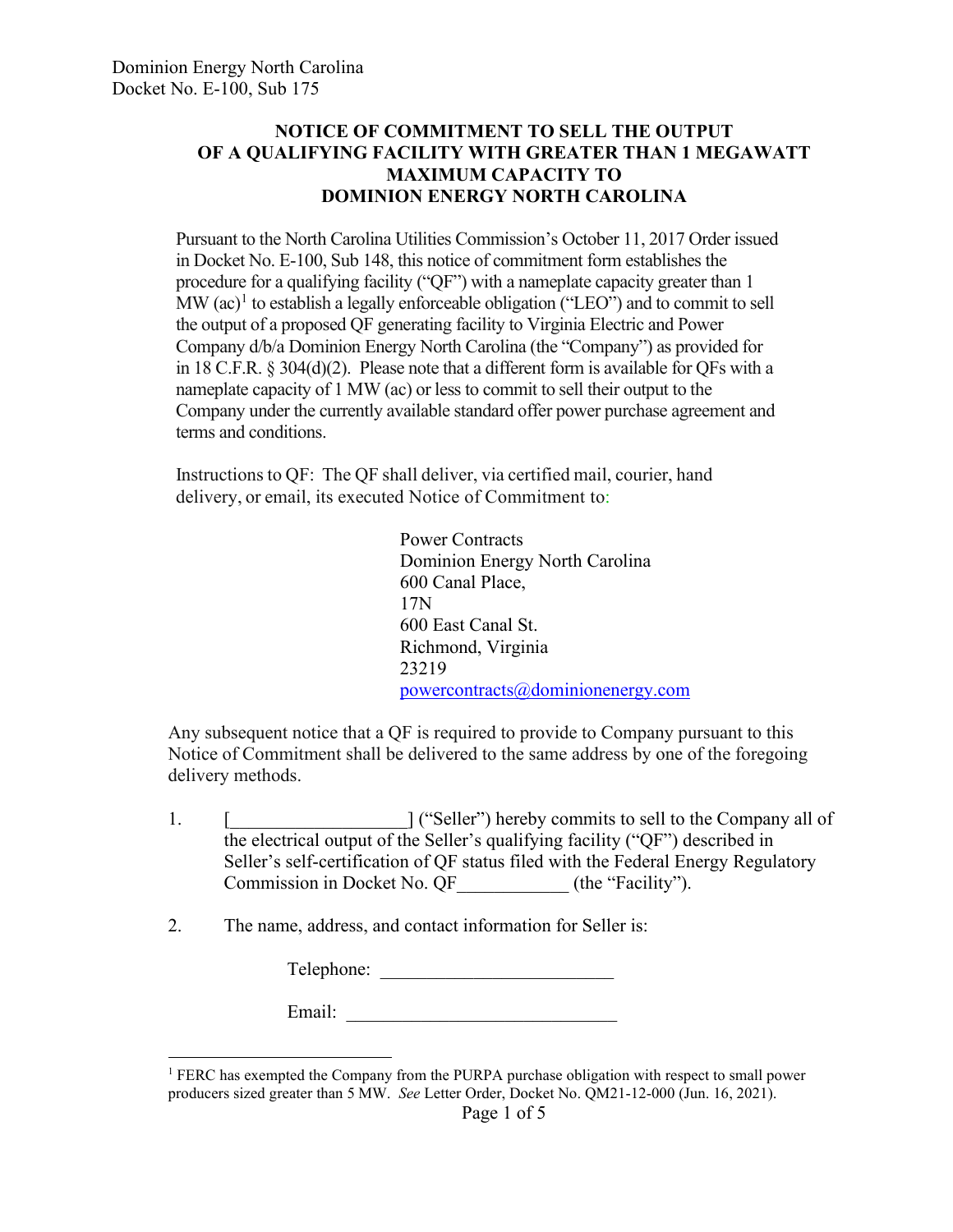- 3. By execution and submittal of this commitment to sell the output of the Facility (the "Notice of Commitment"), Seller certifies as follows:
	- a. Certificate of Public Convenience and Necessity/Report of Proposed Construction (indicate the applicable certification below):
		- i. Seller has received a certificate of public convenience and necessity ("CPCN") for the construction of its  $\quad$  kW (net capacity ac) Facility from the North Carolina Utilities Commission ("NCUC") pursuant to North Carolina General Statute § 62-110.1 and NCUC Rule R8-64, which CPCN was granted by NCUC on [insert date] in Docket No.
		- ii. Seller is exempt from the CPCN requirements pursuant to North Carolina General Statute  $\S$  62-110.1(g) and has filed a<br>report of proposed construction for its kW (net capacity ac) report of proposed construction for its Facility with the NCUC pursuant to NCUC Rule R8-65 ("Report of Proposed Construction") on [insert date] in Docket No.  $\mathcal{L}_\text{max}$
	- b. Application to Interconnect to Company's System:
		- i. Seller has submitted a completed Interconnection Request on [insert date] pursuant to the North Carolina Interconnection Procedures ("NCIP") and has received notification from the Company pursuant to Section 1.4.1 of the NCIP that the Company received the Request.
		- ii. For a QF that has been designated as an A or B project in the interconnection queue, the LEO Date will be based upon the earlier of the following (indicate which of the below has occurred):
			- 1.  $\Box$  105 days have passed since the submission of the interconnection request, or
			- 2. Seller has received the system impact study from the Company.
		- iii. For a QF that has not been designated as an A or B project at the time of its interconnection request, the LEO Date will be based upon the earlier of the following (indicate which of the below has occurred):
			- 1.  $105$  days have passed since the project was designated as an A or B project, or
			- 2. Seller has received the system impact study from the public utility.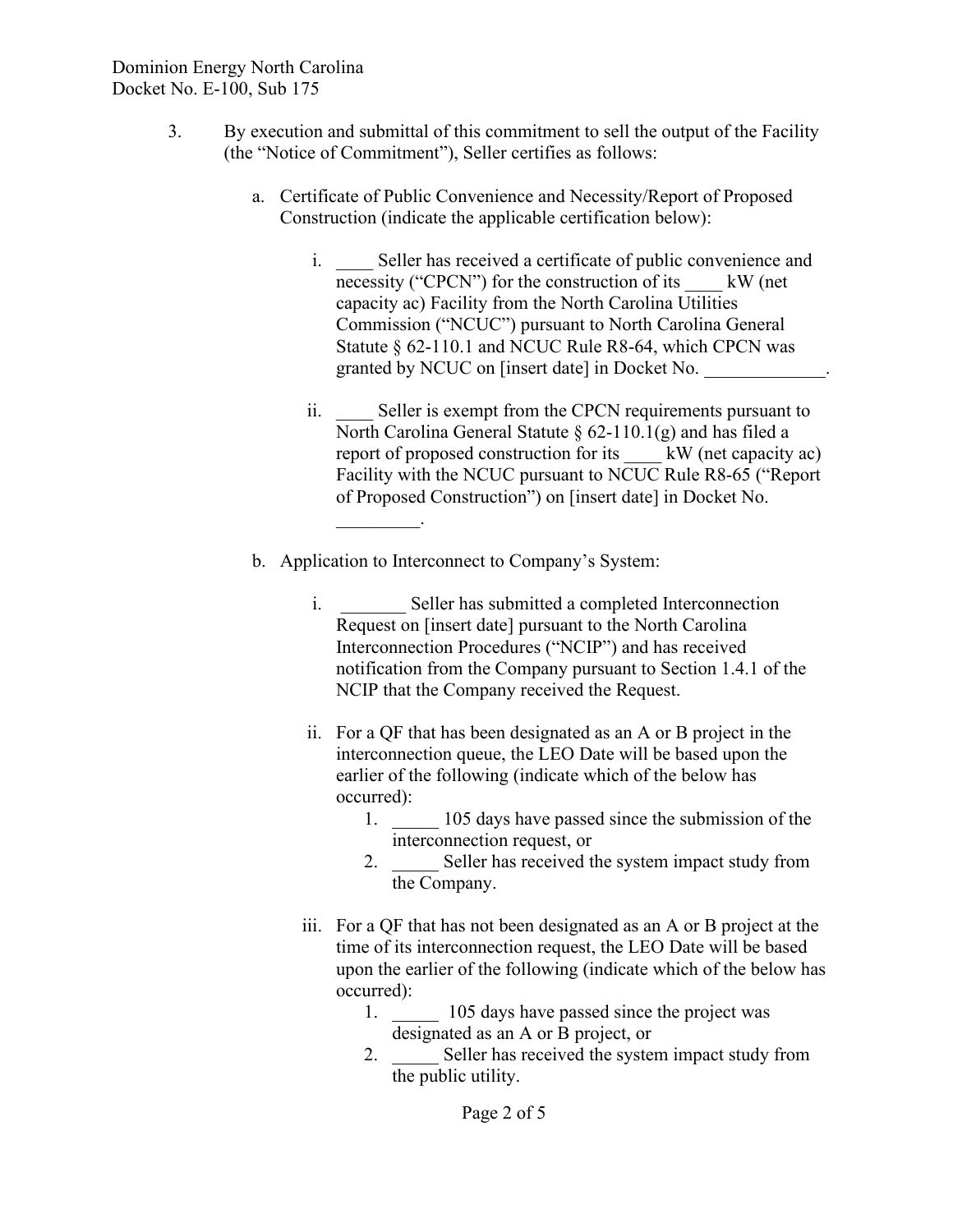- iv. In either case, whether the QF has or has not been designated an A or B project, the 105-day period as part of establishing a LEO will remain in effect until the Commission issues a final order in Docket No. E-100, Sub 101. If, by final order issued in that docket, the Commission alters the NCIP's 105-day-deadline for providing a QF with the results of the utility's system impact study, that altered deadline shall be substituted for the 105-day standard provided in this LEO Form. If, prior to the expiration of the 105 days or the substituted date from Docket No. E-100, Sub 101, the utility anticipates being unable to deliver the results of the system impact study to the QF, then the utility may petition the Commission for an extension of that deadline and a delay in the establishment of the QF's LEO.
- 4. Through the course of performing diligent project development, Seller has determined and confirms the following with respect to the location of the Facility:<sup>[2](#page-2-0)</sup>
	- a. The Facility is not located less than one (1) mile from an affiliated small power production QF using the same energy resource.
	- b. The Facility is not located more than one (1) mile but less than ten (10) miles from an affiliated QF using the same energy resource. If Seller cannot so confirm, Seller has determined and confirms the following:
		- i. The Facility does not share interconnection facilities, collector systems or facilities, control systems, step-up transformers, control facilities, or any other infrastructure, or access or easements, or common permits or property leases with an affiliated QF using the same energy resource located more than one (1) mile but less than ten (10) miles from the Facility; and
		- ii. The Facility is not owned or controlled by the same person(s) or affiliated person(s) or operated and maintained by the same or affiliated entity(ies) as an affiliated QF using the same energy resource located more than one (1) mile but less than ten (10) miles from the Facility; and
		- iii. The Facility does not have any of the following in common with an affiliated QF using the same energy resource located more than one (1) mile but less than ten (10) miles from the Facility:

<span id="page-2-0"></span><sup>&</sup>lt;sup>2</sup> For measurement purposes all distances will be calculated as the distance between the edge of the nearest "electrical generating equipment" at the Facility and an affiliated QF using the same energy resource. The term "affiliate" is as defined at  $18$  C.F.R.  $\S 35.36(a)(9)$ .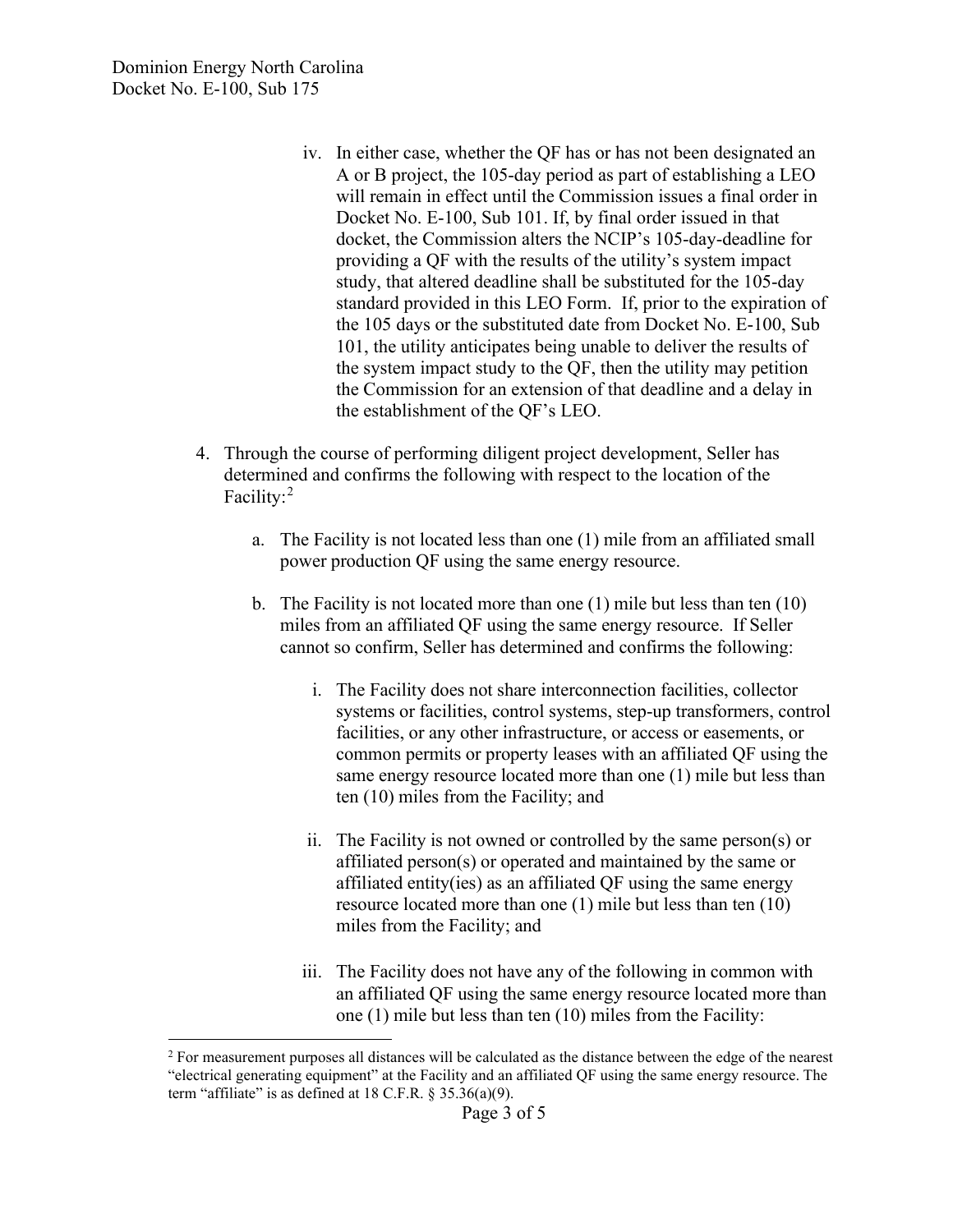common debt or equity financing; or sharing engineering or procurement contracts.

- 5. For purposes of demonstrating commercial viability and financial commitment to complete the Facility, Seller warrants as follows:
	- a. Seller has taken meaningful steps to obtain site control adequate to commence construction of the project at the proposed location; and
	- b. Seller has filed an interconnection application with the Company as discussed above at item 3.c.; and
	- c. Seller has submitted all required applications including filing fees to obtain all necessary local permitting and zoning approvals.
- 6. By execution and submittal of this Notice of Commitment Seller acknowledges that the legally enforceable obligation date ("LEO Date") for the Facility will be established upon the Company's receipt of this Notice of Commitment Form, and shall be based upon (a) the receipted date of deposit of this Notice of Commitment with the U.S. Postal Service for certified mail delivery to the Company, (b) the receipted date of deposit of this Notice of Commitment with a third-party courier (e.g., Federal Express, United Parcel Service) for trackable delivery to the Company, (c) the receipted date of hand delivery of this Notice of Commitment to the Company at the address set forth in paragraph 1, above, or (d) the date on which an electronic copy of this Notice of Commitment is sent via email to the Company if such email is sent during regular business hours (9:00 a.m. to 5:00 p.m.) on a business day (Monday through Friday excluding federal and state holidays). Emails sent after regular business hours or on days that are not business days shall be deemed submitted on the next business day.
- 7. Rates for purchases from the Facility will be based on the Company's avoided costs as of the LEO Date, calculated using data current as of the LEO Date.
- 8. This Notice of Commitment shall automatically terminate and be of no further force and effect in the following circumstances:
	- a. Upon execution of a PPA between Seller and Company;
	- b. If Seller does not execute a PPA within six months (as such period may be extended by mutual agreement of Seller and Company) after the Company's submittal of the PPA to the QF, provided, however, that if no interconnection agreement for the Facility has been tendered to Seller prior to the expiration of such deadline, the deadline for execution of the PPA shall be automatically extended until the date that is five days after the date that the interconnection agreement is tendered to the Seller.